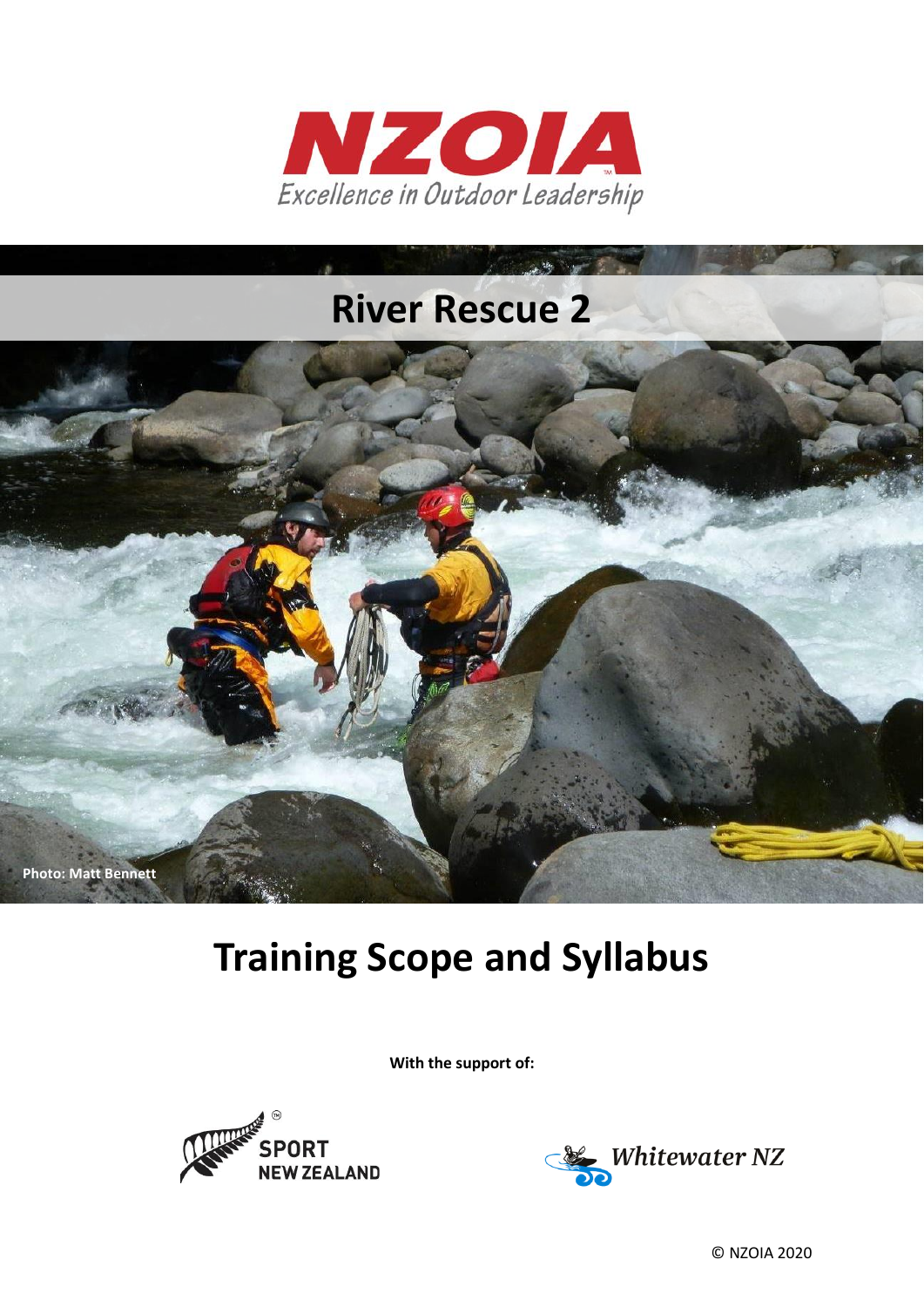# **NZOIA™ WWNZ River Rescue 2 Scope**

## **River Rescue 2 Profile**

The NZOIA/WWNZ River Rescue 2 certificate holder will have been trained in the following skills in class 3 white water:

- River hydrology
- Communications
- River running strategies
- Equipment selection
- Self rescue
- Bank based rescue
- Boat based rescue
- Swimmer based rescue

# **Scope**

This certificate is part of a pathway for recreational and professional paddlers to better enable them to kayak safely with their peers, when leading a group, or when providing an instructional or guided experience. This certificate does not define the ability to lead or instruct.

River Rescue 2 is a prerequisite for participation in the NZOIA Kayak 2 assessment.

## **Prerequisites**

To enable meaningful learning in all aspects of the syllabus it is required that participants have the following kayak experience:

- At least 10 river trips on class 3 white water, and sufficient experience to competently and confidently be paddling in this environment, including rolling
- Have attended a River Rescue 1 course

## **Revalidation**

The NZOIA/WWNZ River Rescue 2 certificate holder is recommended to update their skills through a refresher course every three years.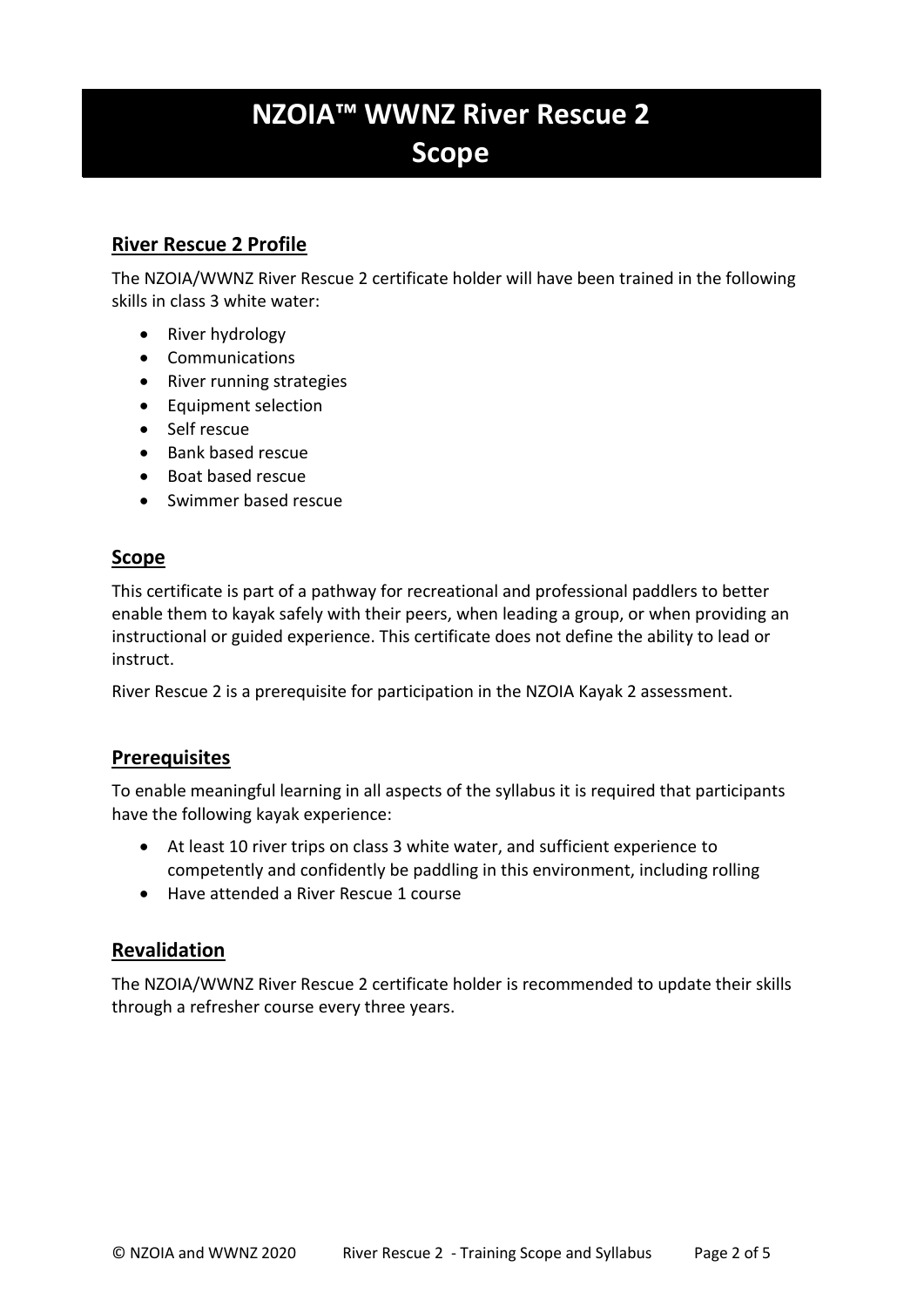# **Syllabus**

# **Training Notes**

This syllabus is to assist trainers with establishing standards, running courses and judging a participant's competency. All training must be based on current good practice and industry standards.

This syllabus is also to help participants know what they will be taught to do and what tasks they will be asked to complete. To enjoy and benefit from the programme the participant needs to be sufficiently skilled and experienced as a paddler to participate fully. For this reason, it is essential that the participant is competently paddling class 3 and comfortable in this environment both in their kayak and as a swimmer.

Please refer to the Scope and Syllabus about course prerequisites.

While this is not an assessment of competency it is the trainer's role to provide participants with a clear picture through formal feedback of their level of personal competency; such as areas where they are at or above current good practice, and areas in which improvement is required. Personal competency will be established through:

- Questioning and discussion
- Observation of practical tasks

As this course is a prerequisite to NZOIA Kayak 2, participants preparing for this assessment will need coaching and feedback appropriate to achieving a pass on their Kayak 2 assessment.

Site selection: It is the trainer's responsibility to select venues for this course appropriate to the skill and experience level of participants.

## **Technical Skills**

#### **1. Self, boat and bank based rescues**

The participant will learn the following river rescue skills at a given location on a class 3 river section:

Self Rescue:

**1.1** Capsize, exit and recover (self and equipment)

Boat based rescues:

- **1.2** Management techniques with and without a towline e.g. rafting up, assisted kayaking, shove, "instructor draw"
- **1.3** Assisted ferry glide (with and without a towline)
- **1.4** Bow (or T) Rescue, H Assist, Barrel Roll
- **1.5** Deep water rescue
- **1.6** Getting a swimmer across the river by; bow carry, stern deck carry and tow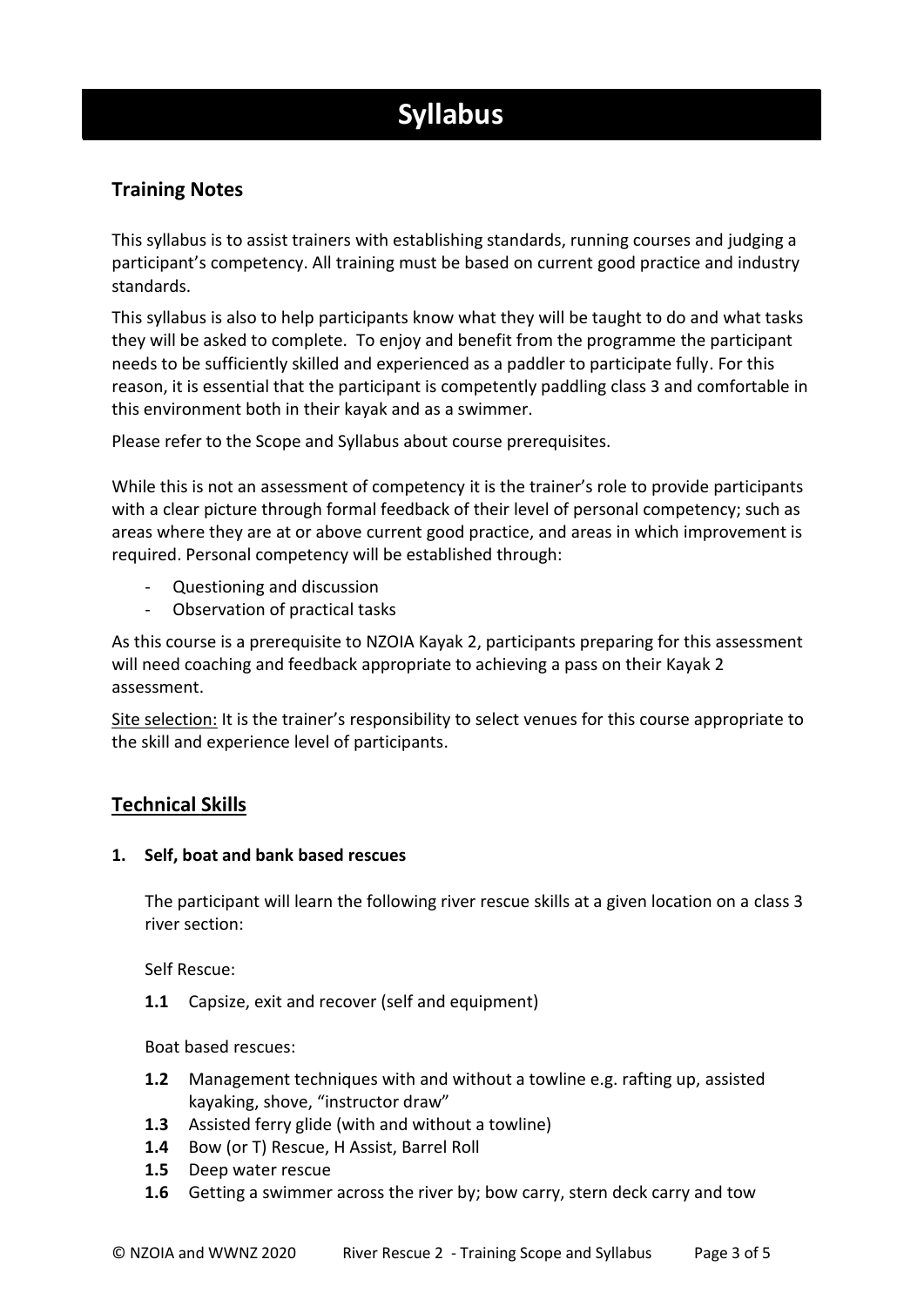- **1.7** Coaching a swimmer while retrieving gear
- **1.8** Moving kayaks and paddles around the river without use of a towline
- **1.9** Towing; a kayak and a paddle
- **1.10** Rescue of an unconscious swimmer

Bank based rescues:

- **1.11** Gain a working knowledge of a range of knots applicable to river rescue e.g. round turn and two half hitches, clove hitch, bowline, figure 8, Italian hitch, prusik knots
- **1.12** Rescue a swimmer using a throw bag; attention gained, accurate throw, stable belay, safe pendulum
- **1.13** Set up hauling systems; 2:1, 3:1, 4:1 and 6:1 (for efficiency some of these will be done as a simulated rescue on land)
- **1.14** Methods for dealing with foot entrapments
- **1.15** Methods for dealing with a stranded or trapped kayaker
- **1.16** Ascending or descending a rope with improvised harness

#### **2. Selection and correct use of kayak gear and safety equipment commonly used in New Zealand**

The participant will learn:

- **2.1** About equipment commonly used in New Zealand, including the types, characteristics, advantages, limitations, cost, care, maintenance and storage for a range of equipment e.g. kayaks, PFD's, spray decks, paddles, helmets, dry tops/ paddle jackets and other clothing and footwear suitable for kayaking
- **2.2** The importance of using equipment that is in good condition and well maintained for use in a class 3 - 4 white water environment
- **2.3** Appropriate clothing and footwear choices for environmental conditions
- **2.4** Gain a working knowledge of a range of simple safety equipment e.g. air bags, survival bags, towlines, throw bags, slings, karabiners, prusiks, knife, saw, split paddle, pulleys, dynamic and static ropes

#### **3. Knowledge of common river hazards**

The participant will learn:

- **3.1** How to identify common river hazards e.g. recirculating hydraulics, undercuts, sieves, sweepers, strainers, entrapment features
- **3.2** To establish the 'real' risk of river hazards
- **3.3** Methods to manage, remove and reduce the risk of river hazards

#### **4. Controlled river running on class 3 white water**

The participant will learn:

- **4.1** Selecting a suitable river trip
- **4.2** Preparing for and executing a safe, well managed river trip
- **4.3** Identifying river features and hazards and how to use and/or avoid them
- **4.4** River running strategies, including scouting and choosing safe lines through rapids